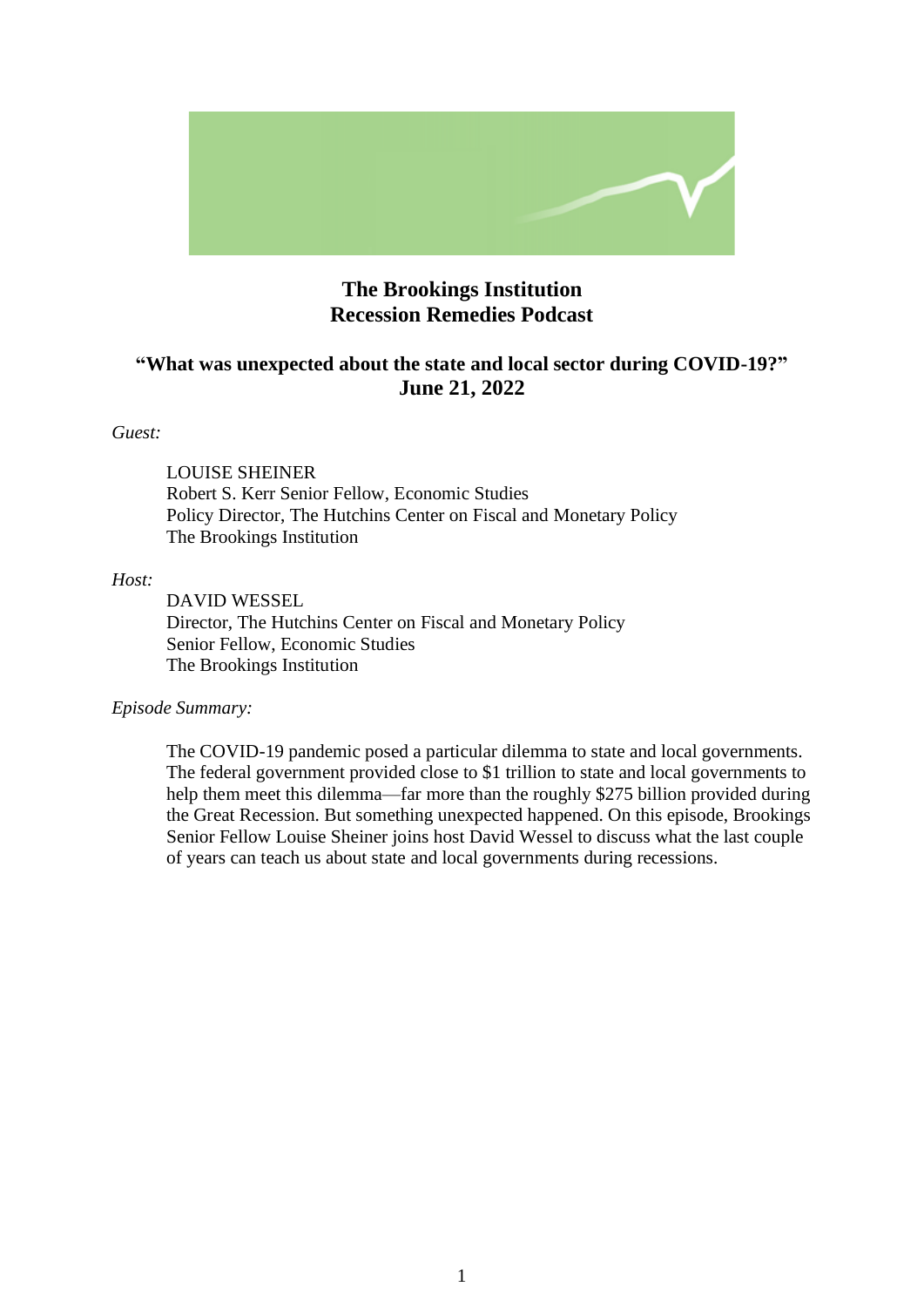**WESSEL:** Welcome to the Recession Remedies podcast, exploring lessons learned from the economic policy response to the COVID-19 pandemic and how those lessons should inform policy when the next recession hits. I'm David Wessel.

In response to the pandemic, the federal government provided about a trillion dollars to state and local governments. My colleague Louise Sheiner did the chapter on aid to state and local governments for our *Recession Remedies* book, a joint venture of the Hutchins Center and The Hamilton Project at Brookings. Louise joins me today to talk about why Washington sent so much money to state and local governments, whether we overdid it, and what state and local governments did with the money. You can read her chapter and the whole book at Brookings dot edu slash Recession Remedies.

So, Louise there's for good reason a lot of focus on what Congress does, the federal budget, the Federal Reserve. But your chapter focuses on state and local governments. So why is that something we should think about? How big a factor are they in the economy?

**SHEINER:** So, the state and local sector is actually quite a large sector of the economy. It accounts for about 13% of employment, which is far more than the federal government. Looked at a different way, if you look at sort of tax revenues, tax revenues as a share of GDP for state and local governments are about 9%, and the federal government is somewhere between 18 and 20%. And so it's about half the size of the federal government terms of tax revenues, but much larger in terms of employment.

**WESSEL:** Interesting. So, at the beginning of the pandemic, there were lots of forecasts that state and local revenues would be devastated. After all, that's what usually happens in a recession. But that didn't seem to happen this time. How come?

**SHEINER:** So, I think two main reasons. At the beginning of the pandemic, most analysts thought the recession was going to be long and hard. The unemployment rate rose to close to 15% in April, and people did not expect it to come down that quickly. For example, in May of 2020, CBO projected that by the end of 2020, so the whole end of the whole year, the unemployment rate would be over 11%. And by the end of 2021, it would be over eight and a half percent.

Instead, by the end of 2020, the unemployment rate was back down to 6.8%. And by the end of 2021, it was down to 4.6%. So, the big, big reason is that the recession really was just a lot less severe than people had projected in the spring of 2020. When the recession is less severe, then revenues are also not going to be devastated as much.

The other reason, though, is that this recession was really very different from previous recessions. First of all, what people had been using was the relationship between the unemployment rate and tax revenues, and that proved to not be a very good guide this time. First of all, it was a very low-income recession. Typically, recessions are low-income, but this was particularly so. So, that meant for any given change in the unemployment rate, the loss in wages and therefore in income taxes was quite a bit lower.

Secondly, high-income workers did very well and high-income households did very well because actually the stock market and the housing market were very strong, which is not typical of recessions. So that meant that usually when unemployment is high, the stock market is doing terribly, another reason revenues are low. But that didn't happen this time.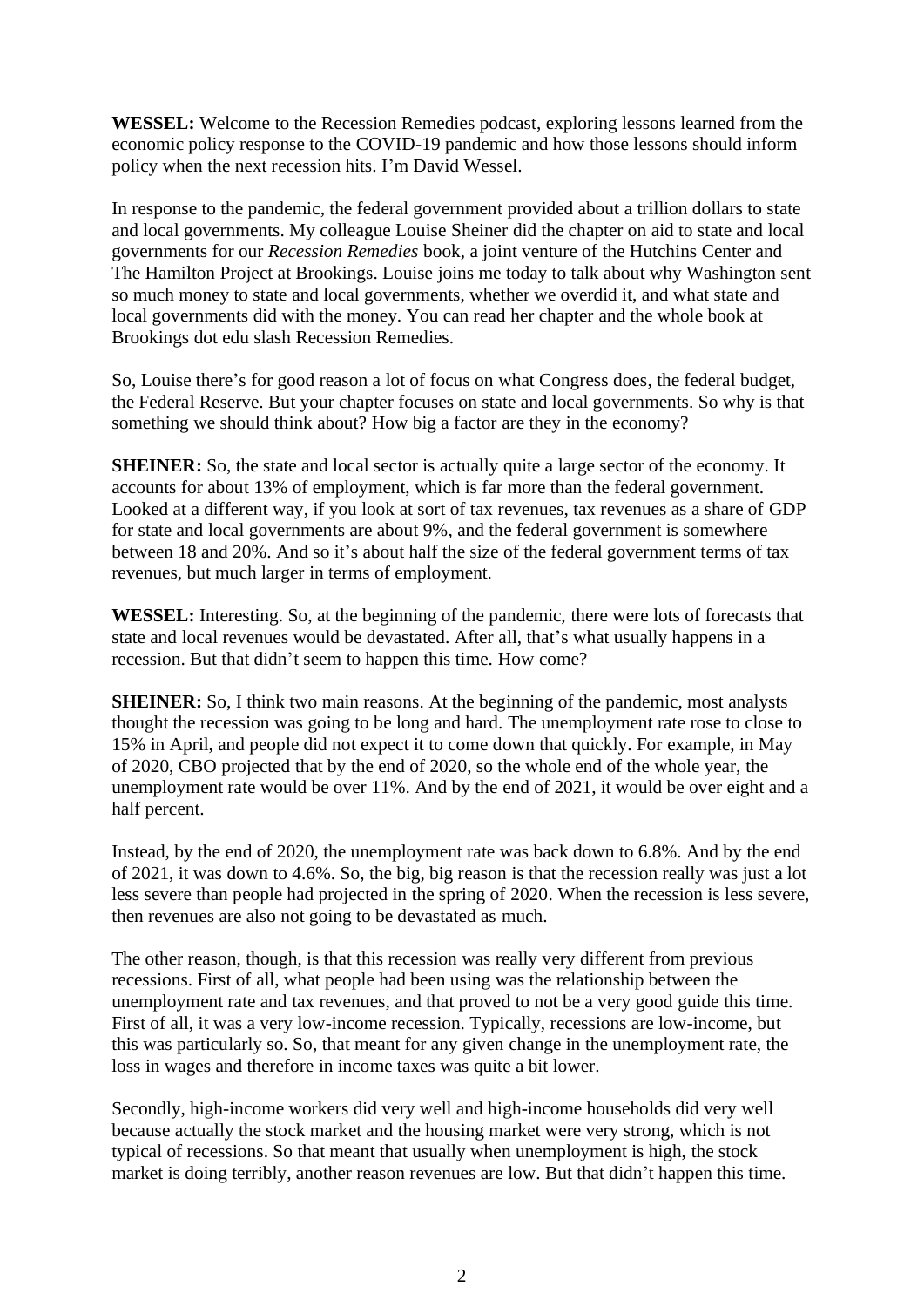Third, sales taxes were held up by a number of factors. First of all, people switched to goods a lot during this recession, and those are actually taxed more heavily than services for sales taxes that state and local governments collect.

And finally, the very big difference between this recession and other recessions was this huge degree of fiscal support that helped households. So, people lost their jobs, but because of very generous unemployment insurance, they didn't lose income. So, first of all, some states tax unemployment insurance, so that was a direct source of tax revenue, but also it supported spending, which is a direct source of sales tax revenue.

**WESSEL:** So, it's interesting, some of the things you said are very pandemic specific. We can't count on the stock market and housing prices always being strong in the next recession. But some of them are more generalizable, like if we give people a lot of money in unemployment insurance or lose their jobs or send a check to almost every household, then obviously state and local governments will be better off than if we don't do that.

**SHEINER:** Exactly. And so one of the things it's sort of a broad lesson that you learn by looking at the state and local sectors, when you think about what kind of aid the state and local governments get, you have to think about the whole fiscal package, not just each piece individually.

**WESSEL:** So, in the end, as you say in your chapter, we spend about \$1 trillion from Washington to state and local governments, which was enough to, and as far as we can tell, compensate them for all the losses that they suffered because of the pandemic. So that was a lot more money than we sent them during the Great Recession of 2008 and '09. Do you think we sent them too much? Did we make a mistake here, or is it just that there was just so much uncertainty that we had to overpay because it was better than underpaying?

**SHEINER:** So, I think most people think that the amount of federal aid that we gave to state and local governments during the Great Recession was too little. So, that was one lesson that we learned, it was too little. And people think that the recovery from the recession was impeded because of that state and local sector was actually a factor holding back the recovery. So we didn't want to make that mistake again.

Second, at the beginning of the pandemic, we really had very little idea—in fact, we still have not very much idea—of the costs of dealing with the pandemic itself. We knew that state and local governments needed to buy PPE. They needed to do tracing and testing. So they were really in charge of most of the infrastructure for handling the public health emergency. We didn't really know how much that cost. And so we wanted to give a lot of money. We were really worried about schools—schools were going virtual or they needed to put in new ventilation systems. And so we wanted to give money for that reason.

I think we expected revenue losses to be a lot larger than they were, as we talked about, even, I mean, in the spring of 2020 the revenue loss estimates kept on ratcheting down over time more and more and more. When I look at it, if I think about 2020 and 2021 together, they actually didn't really lose revenue. They were basically where they were, at least on average, not every state and every locality, but they basically didn't really lose much revenue.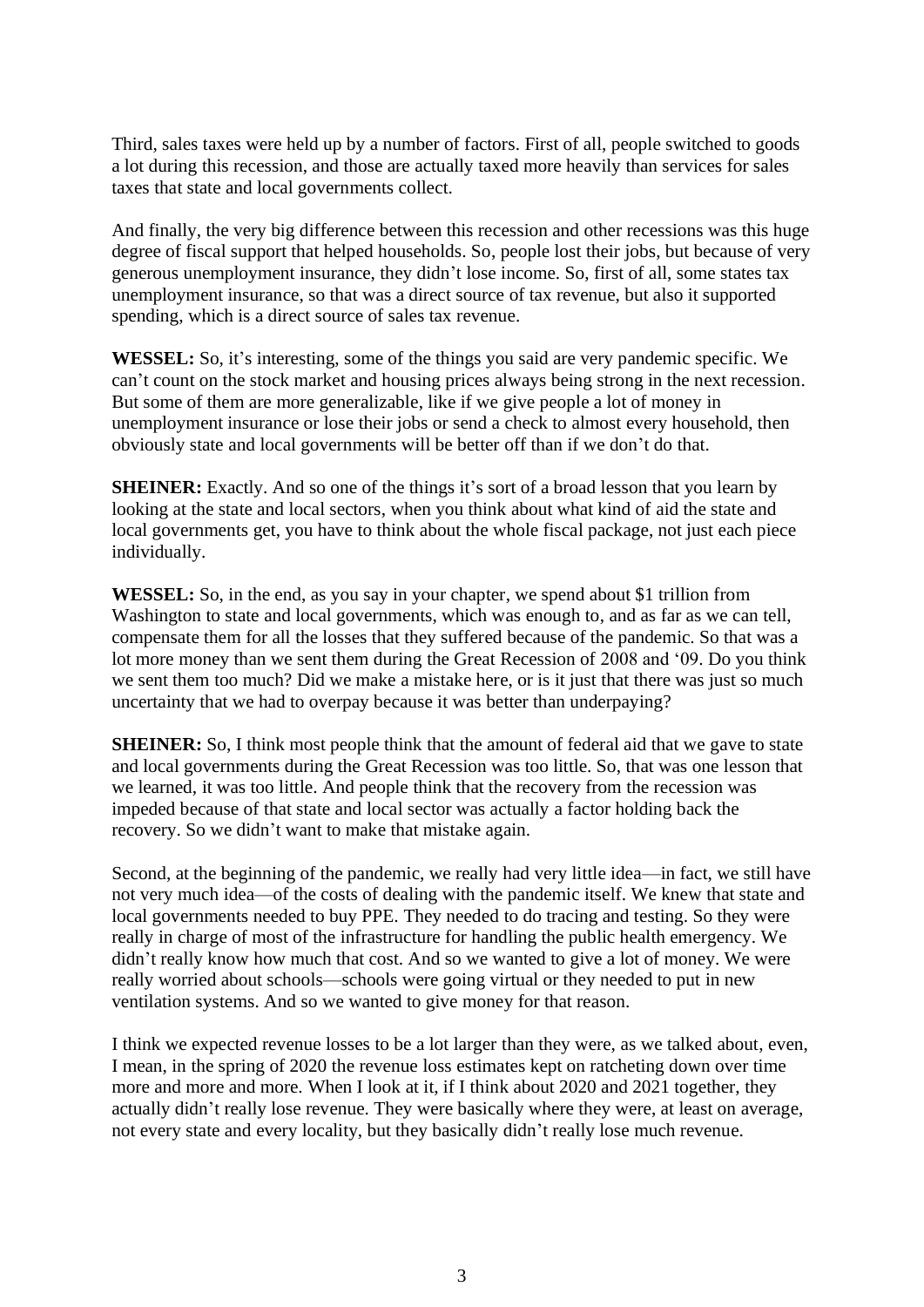So we gave them a lot of money. I think many people said even at the time it was more than they needed. I think it was clear by the spring of 2021 that the money that we were giving to state and local governments was going to be larger than any plausible estimate of what they were spending on public health emergency and their revenue losses. So, we did give them a lot of money.

Whether or not that was a mistake, it's too early to say. We don't know what they're going to do with it. If they use it wisely, if they use it to invest in schools and getting ready for the next pandemic and other important infrastructure, then we might look back on that and say it was money well spent. But it definitely was more money than they needed for the purposes of combating the pandemic.

**WESSEL:** Yet the big mystery is, as you point out in your chapter, state and local employment did not recover. They got rid of a lot of workers and they still haven't gotten back to where they were. So if they have all this money, why do you think they're not increasing their payrolls?

**SHEINER:** So, yeah, that is the big mystery or the big irony, which is that one of the reasons we give them so much money is so that they wouldn't lay off a lot of workers. And what happened? They still did. I spent a lot of time in the chapter trying to sort of answer that question. I'm not sure I quite have an answer, but there's some things I learned.

First of all, I learned a lot of my hypotheses didn't really show up in the data. So, I looked at things like, well, maybe the states that really were scarred from the Great Recession that they'd lost a lot of revenues were the ones who cut employment more. No. Maybe the ones that sort of were projecting very big losses or that were oil states or tourism states who actually did suffer more because again, it would cut more employment. No. So, a lot of the things that I looked at really didn't pan out. What I found and what I think is that a lot of the employment losses were very pandemic specific.

So, in the Great Recession, state and local governments did lay off a lot of workers, but they didn't do it immediately. Right. It took a while. Here, you see, like just when all the layoffs occurred in the private sector, you see that happening in the state and local sector as well, and particularly at schools and other local offices.

And so I think what happened was basically they shut down—they shut down the schools, they shut down their offices, and they sent people home. They didn't need bus drivers, they didn't need cafeteria workers. And so they laid off a lot of people at the beginning of the pandemic.

As the pandemic went on, one of the things that I find is one of the predictors of whether or not sort of employment recovered faster or not from those losses were the attitude towards COVID itself. So, states where people were quite concerned about COVID—and the way I measure that is by vaccination rates—so, states with high vaccination rates had longer lasting reductions of state and local employment. And I think that's because they didn't move right away to opening up offices and opening up schools. And also, like when you are really worried about how I'm going to convert everything to virtual, it's not a time where you're sort of focused on hiring, right? So, I think that's part of it.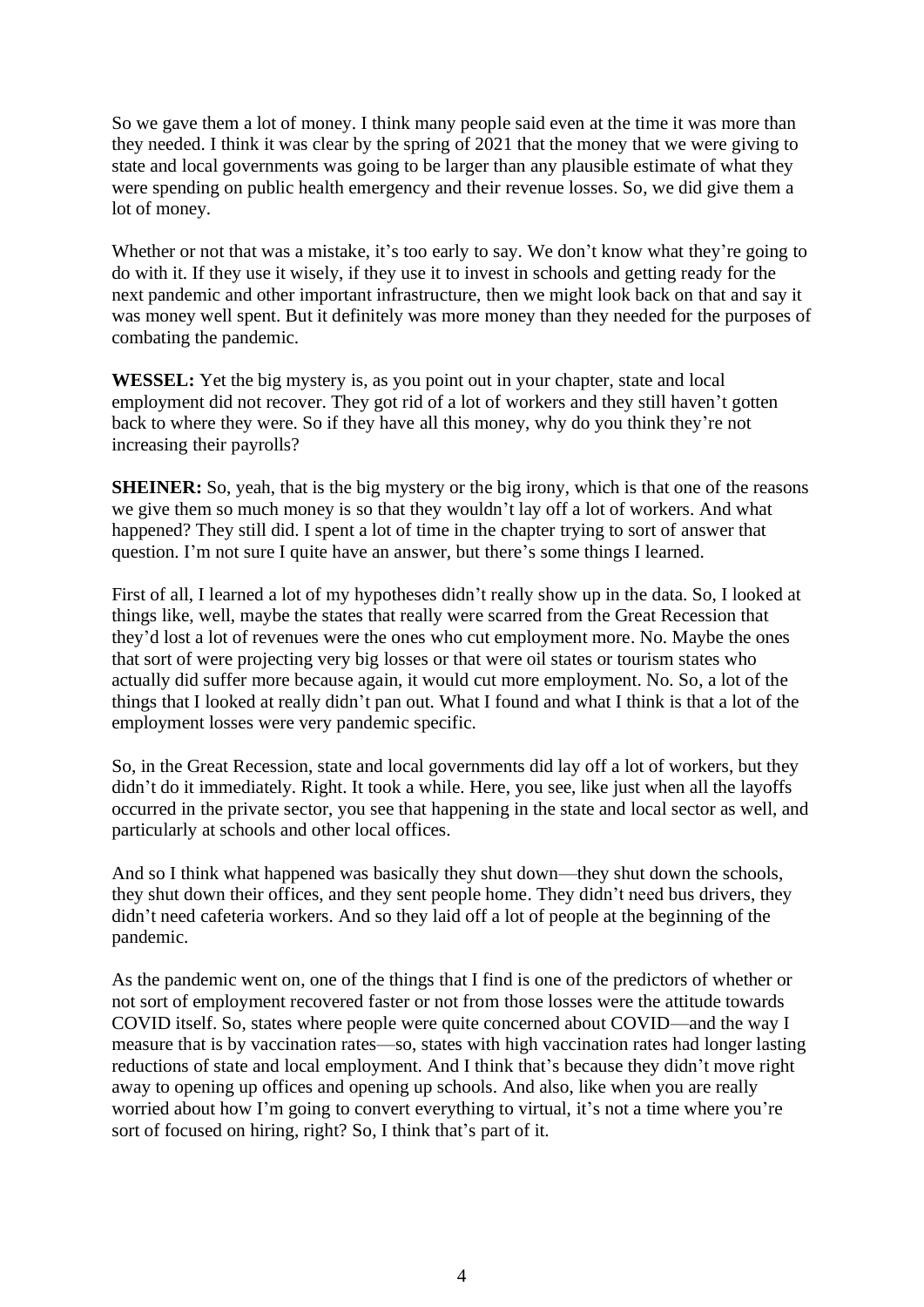And then what happened is, so they got a lot of money and schools were all open and offices were open and they wanted to hire. You could see that in the job openings. But what had happened by then is that private sector wages, especially at the low end, which is where they were trying to hire, had increased a lot and state and local governments did not keep up with that. So, everybody's been having trouble hiring, but they particularly had trouble hiring because their wages just were not keeping pace. So, I think at first they didn't want to hire because of the pandemic, and then when they wanted to hire, they couldn't.

I do find some evidence of things related to budgets having an effect on employment. For example, some governors announced hiring freezes right at the beginning of the pandemic because they were afraid of huge revenue losses and they kind of let those go. They didn't say, Oh, okay, we don't need it, we have a lot of money. I don't know exactly why that happened, but it took a long time for them to be lifted. And so you can see that effect. The states that did that definitely had lower employment in state government.

Another factor that I find is if you look at local governments, the local governments that were more dependent on states for financing of their schools seem to have lower employment, too. So there's like hints that money matters. But if you look at, well, the states that got a lot more money relative to their GDP or relative to their budgets, did they not have layoffs? No, they did, too. It doesn't really explain it.

**WESSEL:** Hmm. Interesting. So, one of the lessons you draw from the chapter is if Washington is going to give states some money, let them know early on that they're going to get the money so they don't make stupid decisions or have to be paralyzed by waiting for Congress to do something. So that's one lesson. What else would you tell policymakers when the next recession arrives, especially since it might be coming sooner than we thought when we started this project?

**SHEINER:** So, I think the most important lesson is a lesson not to take. I think it's important to not say, Oh, well, you know, people have always said that if you give state and local governments money, they won't lay off workers. But look, we gave them a lot of money and they did. So we don't need to do that anymore. That would be the wrong lesson. I think that's why I said I really think that the layoffs are about the pandemic and that wouldn't be something that would happen in other recessions.

But as you mention, state and local governments are not very nimble. They don't move quickly. They don't change course very quickly. They had a lot of changing course to do this time, and it was hard. So if you want to sort of minimize layoffs, I think, as you said, or as I wrote, is if they would have the assurance that there would be aid from the federal government for as long as economic conditions warranted it, they wouldn't have to sort of forecast and say, oh my God, it might be lasting two years and I won't have any money, and so I'm going to lay off people now or I'm going to be very, very stingy now. The other benefit of doing that is that you would also right-size the aid. Right? So, if it turned out as it did this time, that economic conditions improved more than people had expected, you would end up giving them less money.

**WESSEL:** So, you mean it should be some sort of formula? Automatic?

**SHEINER:** Some sort of formula that's automatic that's tied to economic conditions. Another thing that I talk about is there's some evidence that when you give money directly to